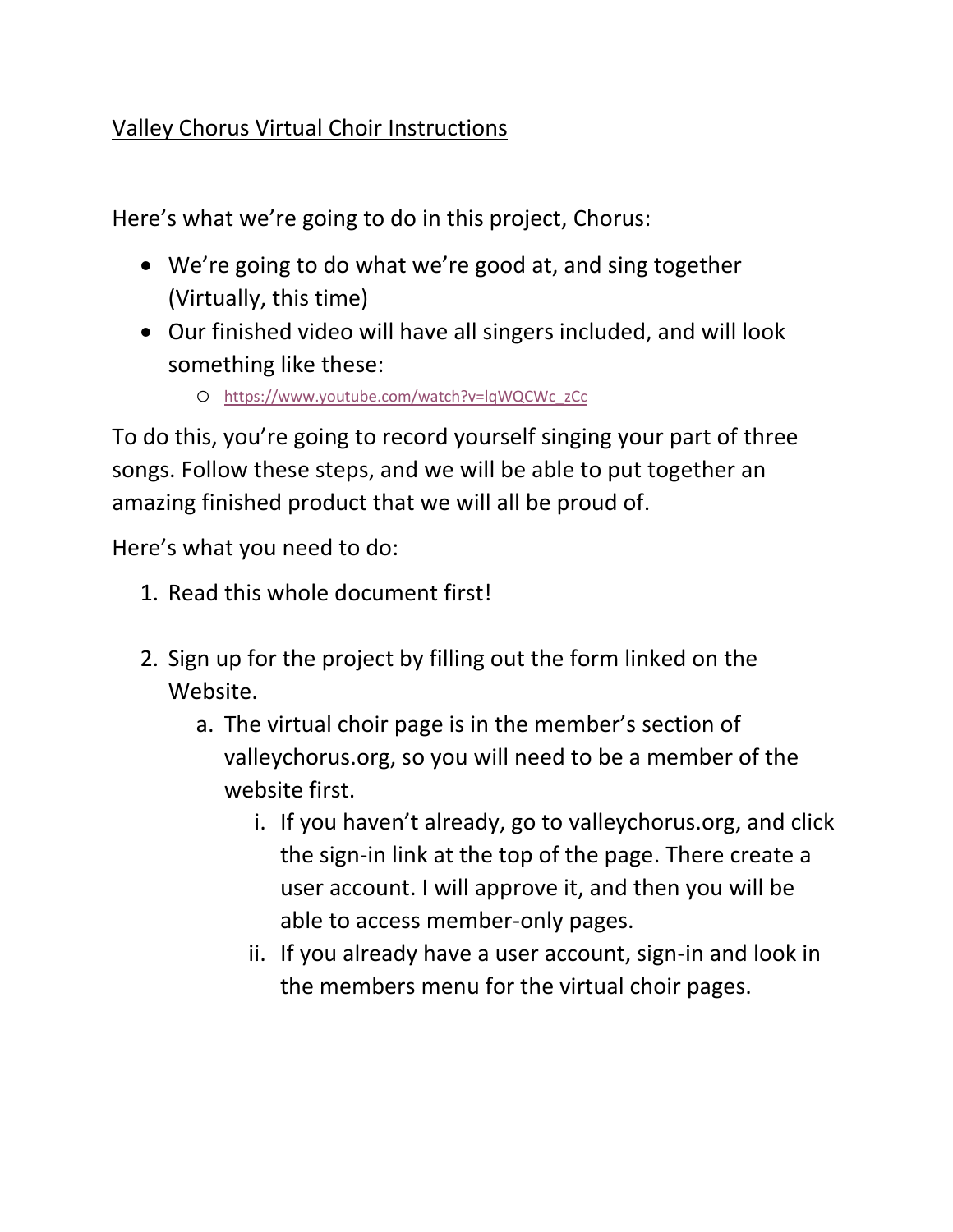- 3. Be able to sing your part to the three songs: (A Holiday Sing-Along, The First Noel/Pachebel's Canon, and the Hallelujah Chorus)
	- a. These are pretty easy songs, and we've done two of them before. You'll learn them pretty quickly.
	- b. If you need to learn your part, or brush up, the guide tracks are on the web pages. There is a page for each of the three songs in the members' menu. Everyone should sing along with your part recording at least once to make sure you're singing it correctly.
	- c. There is a conducting video and audio file for each part, as well as one with all parts, and one with piano only. You can practice and record with whichever of these tracks help you sing your best.
- 4. Figure out a setup where you can video record yourself while listening in headphones to the guide track. This works best with two devices. Try to memorize the music as much as possible so you don't need to be looking at the sheet music too much. Our audience will want to see your face, not the top of your head.
- 5. Play the guide track or conducting video in your headphones while recording yourself singing your part.
- 6. Upload the video
	- a. I have created a form that you will use to upload your video. It will be linked on the song page when we are ready to upload.

## **That's it.**

Please remember a few things as you prepare for this project: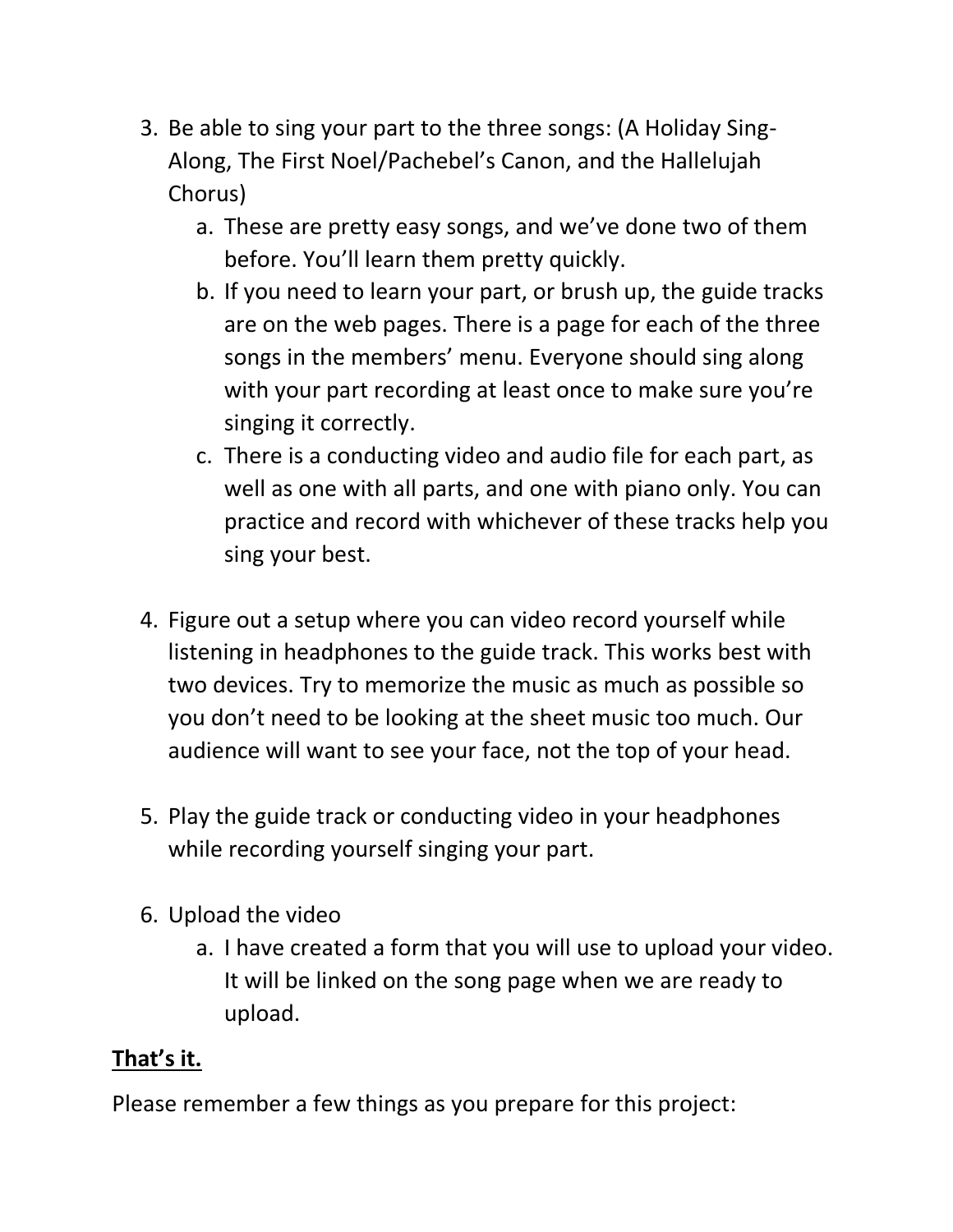- Recording this may be a little scary, since you're all by yourself, but in the finished product, you will be surrounded by your choir mates, just like it is when we are in the chorus room. I promise you won't stick out. Trust me, everyone finds this difficult, even seasoned professional musicians.
- Sing out loud and strong. This will make the best recording we can get.
- Once the videos are all put together in the computer, the sound will be the same as if we were all in the same room. It is weird to hear yourself all by yourself, but that's not what the world is going to hear. Adding more singers blends the sound together in the computer the same as it does in the chorus room. Please don't listen to your recording, and get scared. Your voice is your voice. I want you to sing with us in person, and I want you to sing with us virtually, as well. If it's got the right notes, and you've done your best, send it. Don't hesitate.
- Audio/Video tips:
	- o Audio
		- You must sing along with the guide track in your headphones. That's the only way to put the videos together and have them sync up.
		- You must get through the whole thing in one, good take. I can't splice multiple takes for this project.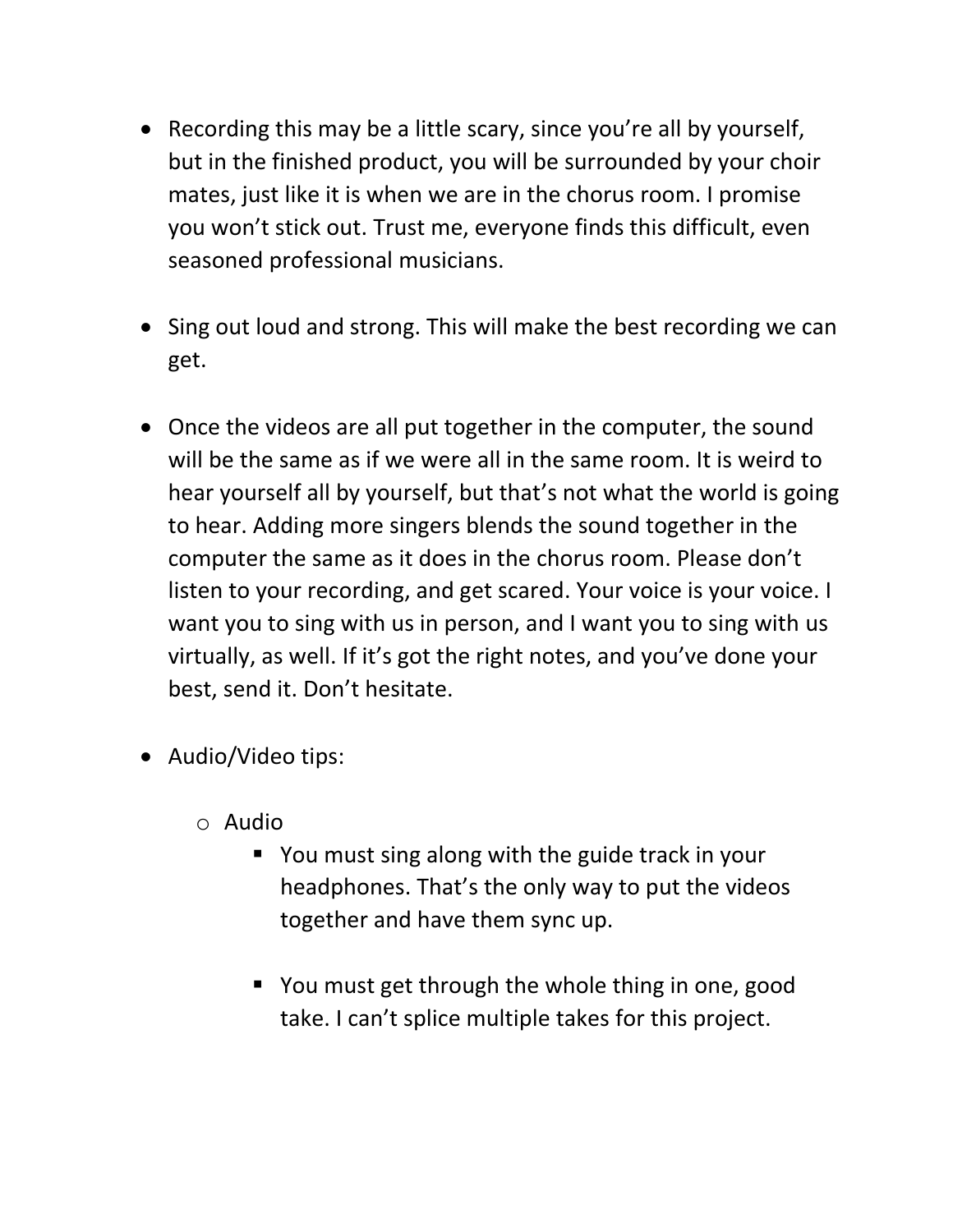- Try to find a room that is quiet. Watch out for street noise, fans/furnace blowers, etc.
- Stand, or at least sit up straight to get your best singing sound.
- If you are using paper sheet music, make sure you turn your pages as silently as possible.
- Most people find it helpful to have one earphone in, and the other ear uncovered in order to hear yourself singing. If you are using headphones, put the one your not using behind its ear, so we can't hear it in the recording as much. If your using earbuds, just put the unused one down your back or something.
- Smart phones generally have better audio and video recording than your computer's built-in camera and mic, so use your phone, if you can.
- Make sure you wear headphones to stay with the guide track. We need the audio in your recording to **only** be you, so don't use speakers.
- If you want to challenge yourself, feel free to learn and submit videos for any of the other parts. The more videos we have to use, the better our final product will be.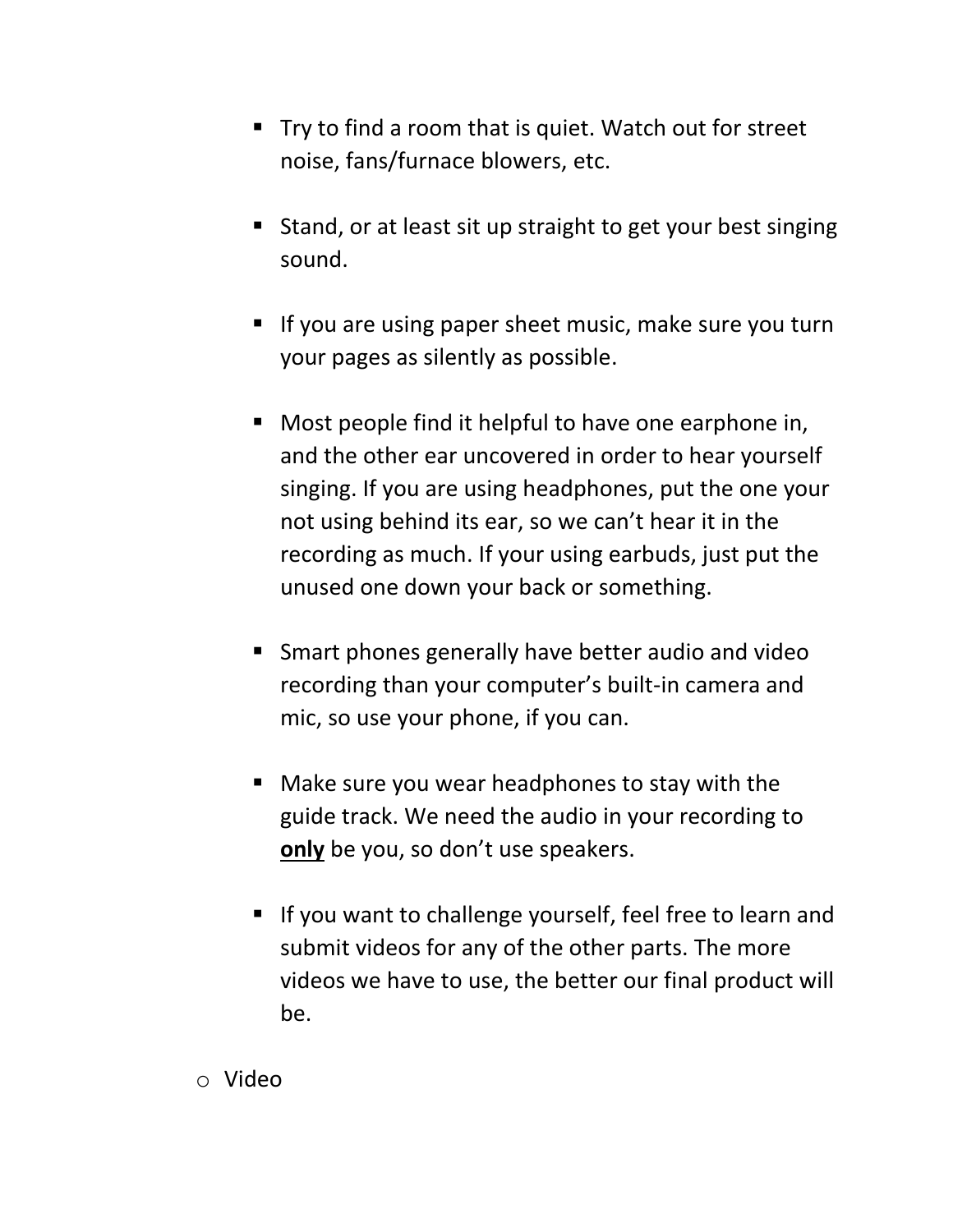- Prop your phone or computer up a bit, or set it up on something at least even with your face, so that it isn't looking up at you.
- Have your phone set up horizontally (landscape). We can't use portrait-oriented (vertical) videos.
- Frame your video so that your armpits are the bottom of the shot, and leave some space above your head, but not too much
- You must do the clap in the guide track visibly.
- Prop the phone up, so you are not holding it. Shaky video doesn't work well.
- Try to use a well-lit space with as plain a background as possible, but the background should not be brighter than your face in the video.
- Try to figure out where the camera is on your phone, and look at it. Always looking to the side will look a little weird.
- Smile! We're singing fun Christmas music here. You'd definitely be smiling on stage. Plus, it will actually make your sound better.